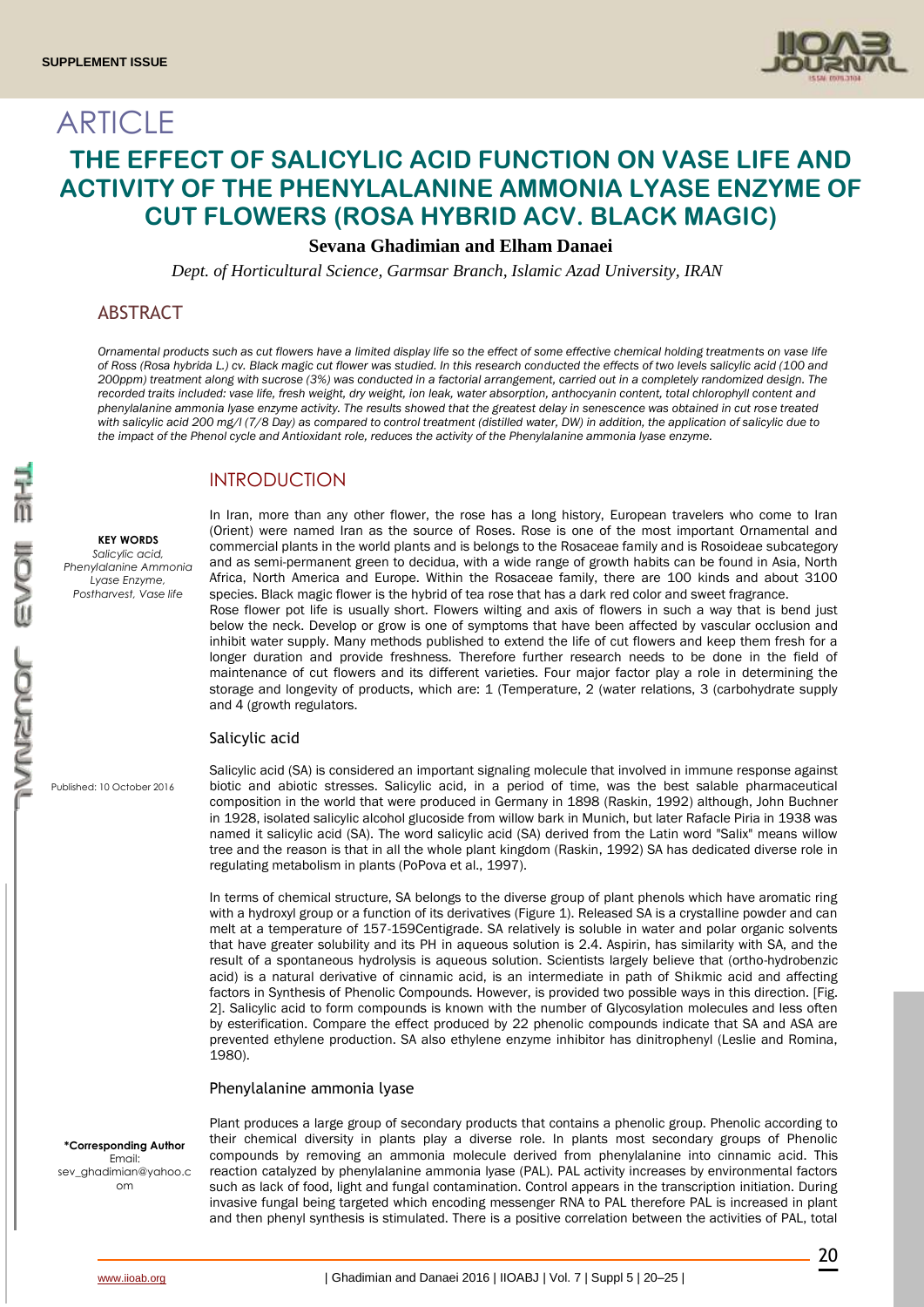

phenol and total flavonoids and there is a negative correlation between activities of PAL and antho cyanins content in leaves and flowers. Phenylpropanoid is derivatives of trans-cinnamic acid that of Lphenylalanine in a reaction catalyzed by the enzyme has been established L- phenylalanine ammonia lyase. (Vogt, 2010)



**Fig. 1:** Salicylic acid structure.

……………………………………………………………………………………………………………………………



# **Fig. 2:** Synthesis of Phenolic Compounds.

……………………………………………………………………………………………………………………………

Cinnamic acid is a white crystalline organic compound, which is slightly soluble in water. It's Biosynthesis done by the phenylalanine ammonia lyase enzyme. PAL has central role in the synthesis of phenol and many reports has presents on the relationship between genetic PAL / protein expression / activity and increase phenolic compounds in response to different stimuli. The Phenyl propanoid direction includes a wide range of polyphenols with low molecular weight. These compounds and their derivatives are the largest and most important group of polyphenols. Biochemical studies in plants using the isotope show that the biosynthesis of SA in plant, from the cinema (the phenylpropanoid) and another way of isomerism to form SA. Phenyl propanoid course, will be the main course of the production of secondary metabolites in plants, which ultimately led to the production of different kinds of combinations, such as anthocyanins, flavonoids, guards UV rays, anti-microbial keromaryn furan, Iso flavonoides, Finno auxin, lignin and phenolic esters. Cinnamic acid hydroxylase (C4H) trans-cinnamic acid that produced by the PAL activity of the precursor material of Phenylalanine converts to Kumarat [Fig. 3].





……………………………………………………………………………………………………………………………

# MATERIALS AND METHODS

In this research cut flowers rose of Black magic type, from the greenhouse of Mr. Hussein banaian that has standard conditions and provided in the pakdasht city and in favorable conditions transported to the laboratory. The present research was conducted in the October, 2012 in the garden laboratory of Islamic Azad University of Garmsar in Khak Behin Azma laboratory. During experiment, the laboratory temperature setting on 2 ± 22° C, relative humidity on 55 to 75 percent and light cycle to 12 hours of light and 12 hours of darkness. Cut flower rose to minimize experimental error again in terms of uniform the stem length and after cut flowers stems diagonally and first we have the flowers with a similar stem and height and second if air bubbles in the vessels created during the harvesting which can impede water movement to the ends of the flowers and this will remove bubbles and water will more easily transfer within. This research in order to investigate long-term treatment effect of salicylic acid on two levels of 100 and 200 ppm with 30 mg distilled water and 3% sucrose was used as control. This experiment with four treatments and three replicates and each replicates containing five experimental units (Table 1) was conducted as the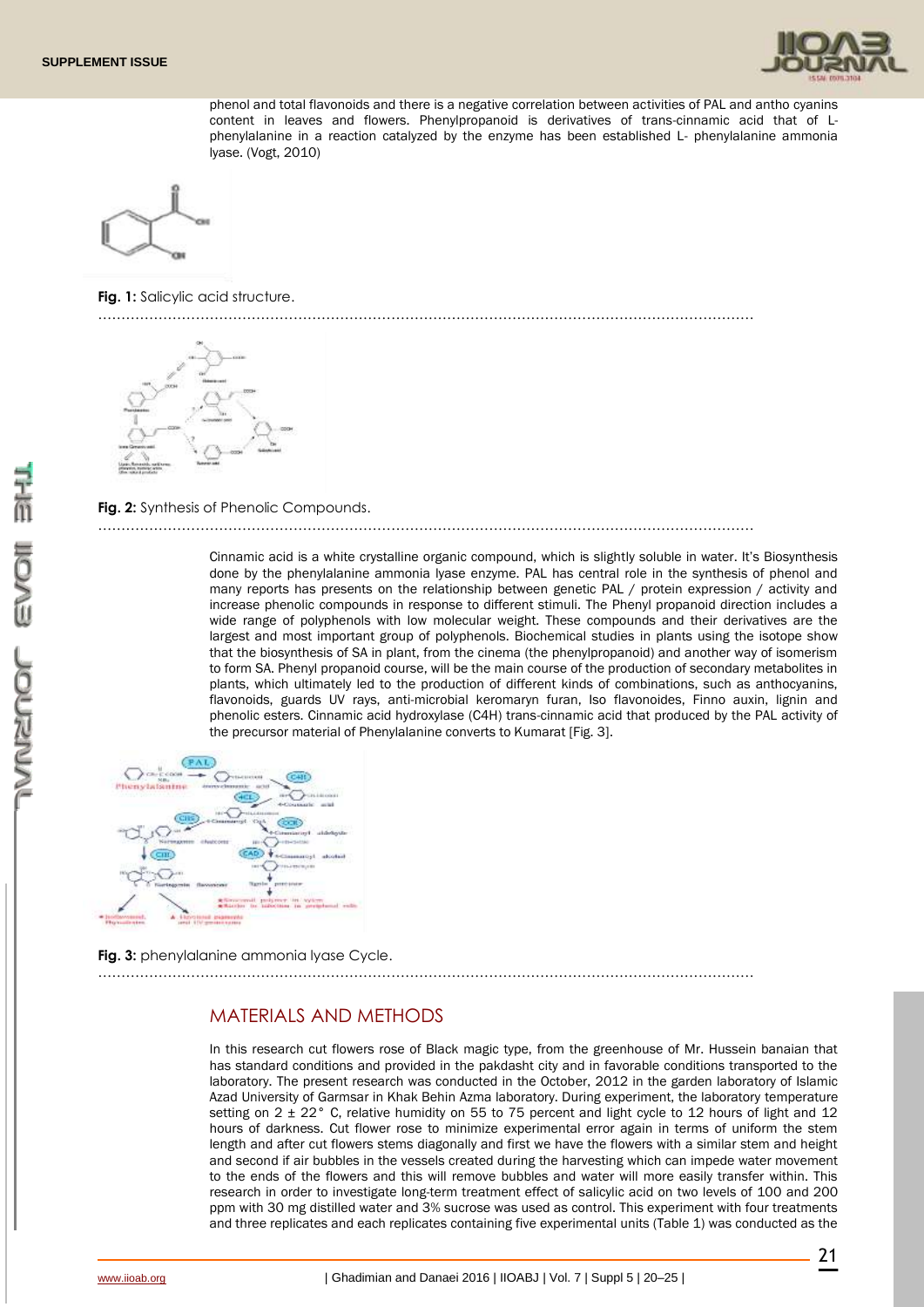

factorial experiment in a completely randomized design. Assessment and characteristics of sampling were performed on zero, 2, 4 and 6 days.

**Table 1:** Diseases abbreviations list

| Abbreviation      | Treatments name         | .No |
|-------------------|-------------------------|-----|
| <b>Control Dw</b> | Distilled water control |     |
| <b>Sucrose</b>    | <b>Sucrose</b>          |     |
| <b>SA100</b>      | Salicylic acid 100 ppm  |     |
| <b>SA200</b>      | Salicylic acid 200 ppm  |     |

### Indicators of longevity

Durable cut flowers which is one of the most important factors of post-harvesting were calculated as the number of days of post-harvesting from the chemical treatments to appearance of symptoms such as wilting petals, bending the flowers neck or petals change color or petal fall. The life of cut flowers, which is considered as the number of days from harvest to aging flower, is one of the important characteristics to assess the effect of different treatments and new varieties and species.

#### Fresh weight

Changes in fresh weight of flowers have a role in determining the durability of cut flowers because decrees the fresh weight causes wilting petals and ultimately reduce the ornamental value. In this experiment, fresh weight weighed by a digital scale, with 0/01 precision and was expressed based on percentage (Celice, 2002).

### Dry weight

Flowers after the end of their life weighed inside the oven with 62 temperature for 96 hours were dried and then by a digital scale with 0/05. By subtracting the dry weight can be achieved as well as the amount of water content (Jones et al, 1993).

#### Absorbance

Obstruction of the vessels stems for various reasons, such as the enter of air bubbles during the cutting or microbial growth in the dilution is created due to the presence of sucrose and lead to the reducing water absorption and ultimately accelerated wilting flowers. In this research, the volume uptake solution was measured by measuring the decrease in volume of the solution in the flask containing flowers and was expressed as mL (Zamani et al, 2011). To measure this feature, then put the flowers in the vase solution in the graduated cylinder, the entrance of the container will be completely blocked to prevent evaporating the solution and reduce the amount of solution in the container is only due to its absorption by flowers. The following formula was used to calculate the amount of absorption solution:

(Formula 1) (ml.day<sup> $-1$ </sup>.stem<sup> $-1$ </sup>)= (VT-1<sub>7</sub>V1) the amount of uptake solution Where VT-1 is solution size in measured days and V1 is the volume of the solution in the day before (Hetarachchi, 2005).

#### Anthocyanin leakage

To measure the petals of anthocyanins was used (Sankhla et al, 2005) method so that 1.0 grams of fresh flower petals weighing and turned into small pieces and then pulverized in a mortar and to extract anthocyanins to each sample was added 5 cc of the extraction solution that containing a mixture of methanol and hydrochloric acid  $(1%)$  and the samples were on overnight at 4  $\degree$  C, and finally in the absorption solution was read using spectrometers at wavelengths of 530 and 657 nm and then were the following formula (Sevelius, 2003).

(Formula 2) Anthocyanin =A530¼ A657

### Leaf chlorophyll

For the measurement of chlorophyll was used the Arnon (1949) method. Thus, 1 gram of fresh leaf was pulverized in a porcelain mortar with 10 ml of 80% acetone and the clear solution after centrifugation was measured by light absorption spectrophotometry at a wavelength of 645 and 663 nm and finally the chlorophyll content was measured based on milligrams per gram of tissue by the following formula.

(Formula 3) chlorophyll a =  $(12/7 \text{ X A663}) - (2/69 \text{ X A645})$ (Formula 4) chlorophyll b =  $(4/68 A663) - (22/9 A645)$ (Formula 5) total chlorophyll= (8/02A663) – (20/2 A645)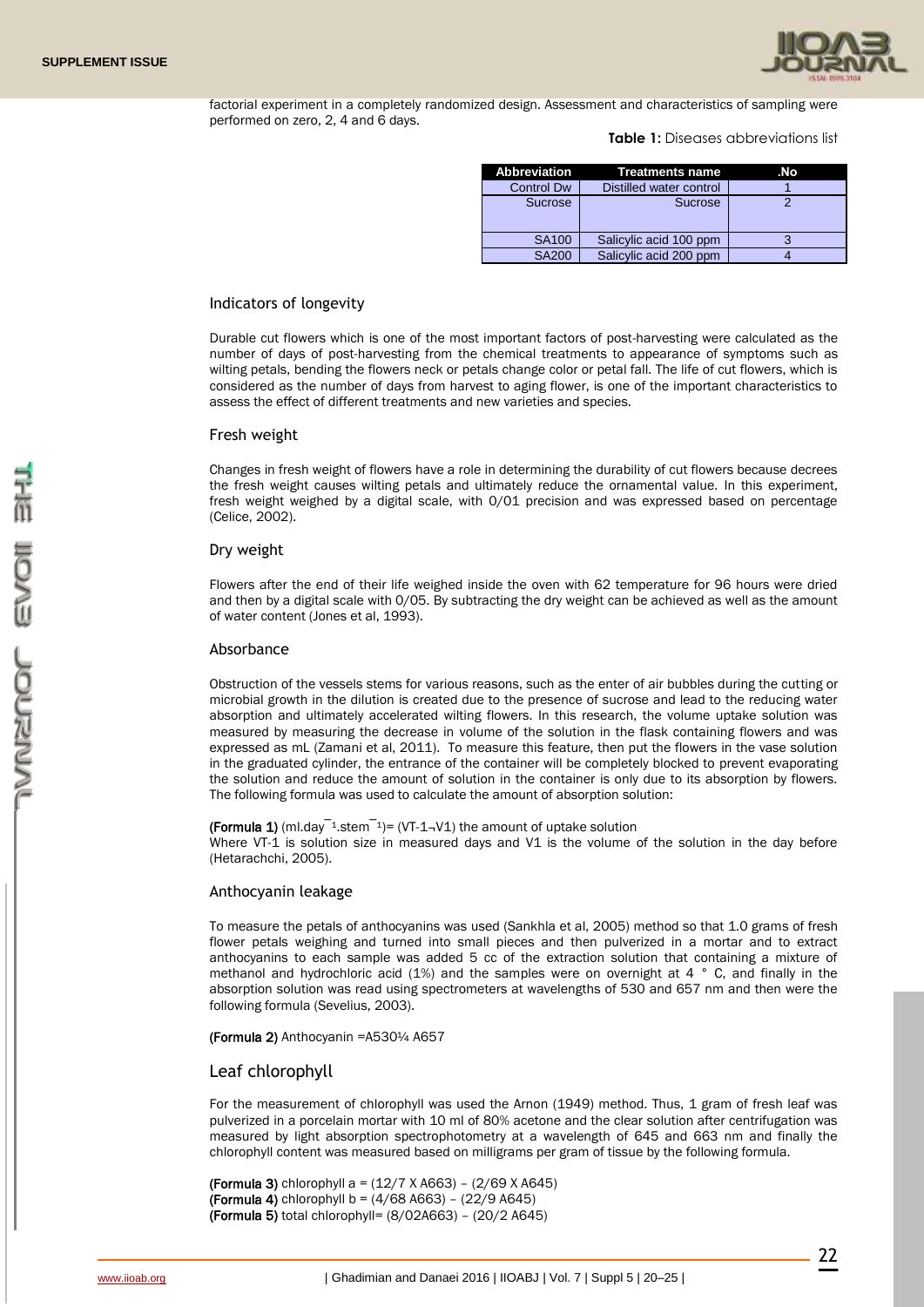

### Ionic leakage

Measurement of ion percentage can be a good indicator in determining the stability of the membrane in water with high EC. Salinity stress, leads to the oxidative stress, osmotic stress and ion toxicity. To assess the extent of damage to the membrane ion leakage, were used the Ben Hamed et al, 2007 method. In this way, 5.0 g of flower petals were placed into Falcon 10 ml and added distilled water. Then put the Falcon in 30 minutes in a hot water bath (Ben Murray) with a temperature of 60 degrees and then examples electrical conductivity (EC1) were measured using the EC meter model Metrhom (Switzerland). The Falcon at 120 ° C for 20 minutes and then after cooling to a temperature of 25 degrees, remeasurement the electrical conductivity of the samples (EC2) and ion leakage was calculated by the following formula (Kazemi et al, 2012).

(Formula 6) ion leakage percentage= EC1/EC2 X 100

### Phenylalanine Ammonia Lyase Enzyme (PAL)

3.0 g of fresh petal tissues weighed and in 5.6 ml of buffer Tris-HCl 50 mM(pH )8.8, that containing 15 mM beta-mercaptoethanol, pulverize and extract was placed for 30 minutes at 5000 g cm. The supernatant was used for identification. Mixture of 1 ml of extraction buffer, 5/0 mL of phenylalanine 10 mm, 4.0 ml water and 1.0 ml of enzyme extract were placed in hot water bath 37 ° C for one hour. Then the reaction was stopped by 0/6 ml of chloric acid in 6 M. Finally, the resulting solution was added 15 ml of ethyl acetate. Oil phase detached and remaining at put in laboratory to evaporate. then remaining, that is the same cinnamic acid solved in 3 ml of 0/05 molar and cinnamic acid concentration was obtained by measuring the absorption at a wavelength of 2 nm using the extinction coefficient of  $M^{-1}$ cm<sup> $-1$ </sup> 9500. The activity of this enzyme is determined based on the speed of converting phenylalanine to trans-cinnamic acid. A unit of PAL activity equivalent to 1 micromole of produced cinnamic acid in one minute. (Wang et al., 2006)

### RESULTS AND DISCUSSION

Flavonoids and anthocyanins are remarkable and diverse group of secondary products with a wide range of biological functions, including protection under stress conditions. Poly phenolic compounds are in a wide variety of chemical compounds in plants that has significant physiological importance in plants. It is thought that the molecular basis for plant protection practice, are in the inhibitory properties of antioxidants and free radicals. Based on the above, salicylic acid caused antioxidant protection and stability of plant pigments [Fig. 1 and 2] and decrease electrolyte leakage due to the strength of the cell wall [Fig. 3].



**Fig. 1:** Effect of experimental factors on anthocyanin petals of cut flowers.



**Fig. 2:** Effect of experimental Factors on chlorophyll index of cut flower.

……………………………………………………………………………………………………………………………

……………………………………………………………………………………………………………………………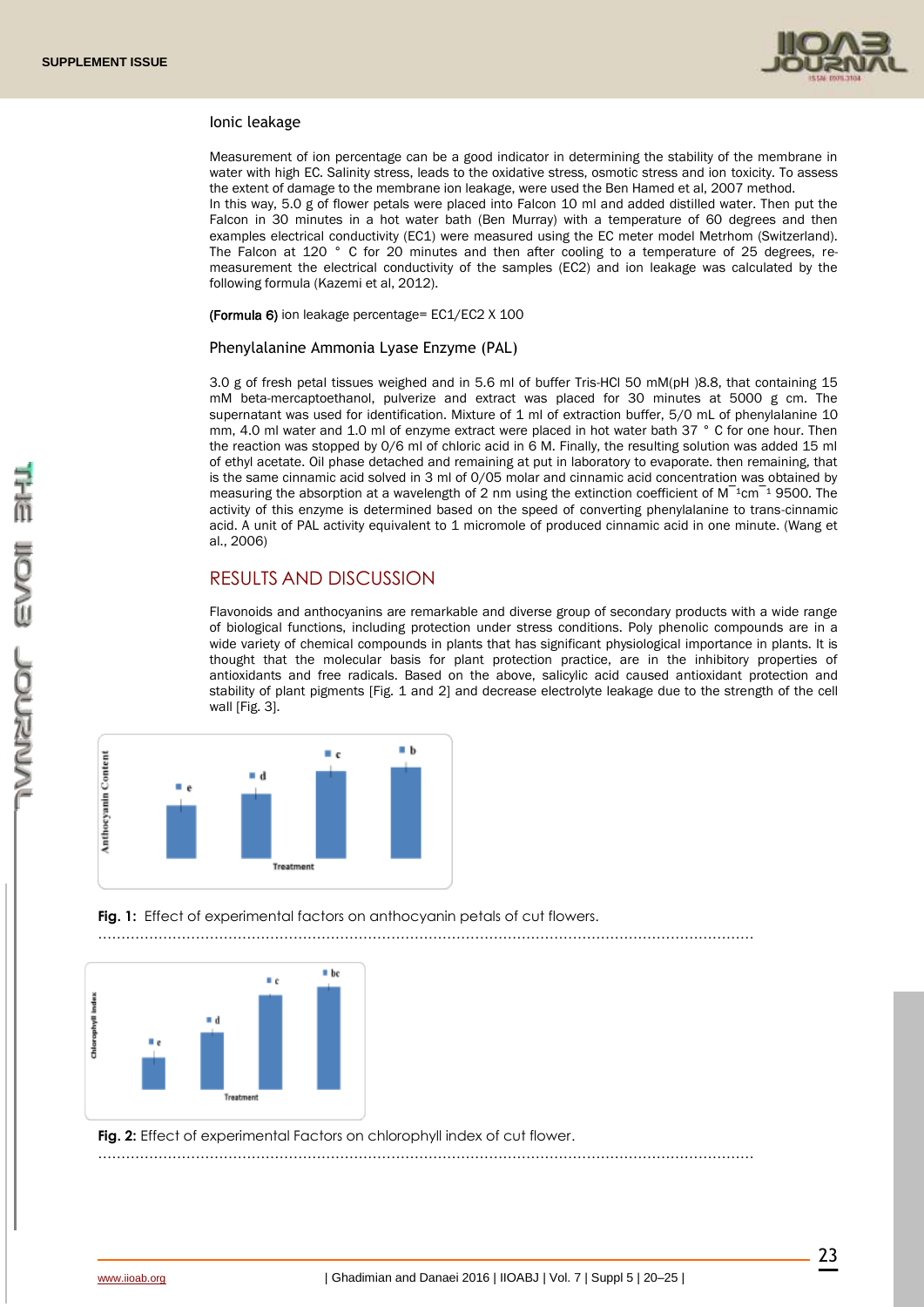



**Fig. 3:** Effect of experimental Factors on ion leakage of cut flower.

……………………………………………………………………………………………………………………………

Plants in response to infections that cause by fungal or bacterial, to produce compounds phenylpropanoid and this combination will be largely responsible for plant defense mechanisms.

Salicylic acid due to the presence of acidic environment PH to control the growth of microorganisms and followed by its absorbance, increase relative fresh weight [Fig. 4 and 5].



# Fig. 4: Effect of experimental Factors on water absorption of cut flower.

![](_page_4_Figure_9.jpeg)

![](_page_4_Figure_10.jpeg)

**Fig. 5:** Effect of experimental Factors on fresh weight of cut flower.

……………………………………………………………………………………………………………………………

……………………………………………………………………………………………………………………………

Phenylalanine ammonia lyase has central role in the production of phenolic compounds, which is responsible for defending in difficult environments in response to different stimuli. Usage of salicylic acid due to the impact of the phenolic cycle and antioxidant role, reduces the downward trend of Phenylalanine ammonia lyase enzyme [Fig. 6]. Improve all traits compared to the control group showed that reduced activity of microorganisms and thus extend the life of treated flowers with salicylic acid [Fig. 7].

![](_page_4_Figure_14.jpeg)

Fig. 6: Effect of experimental factors on PAL activity of cut flowers.

ŌSU